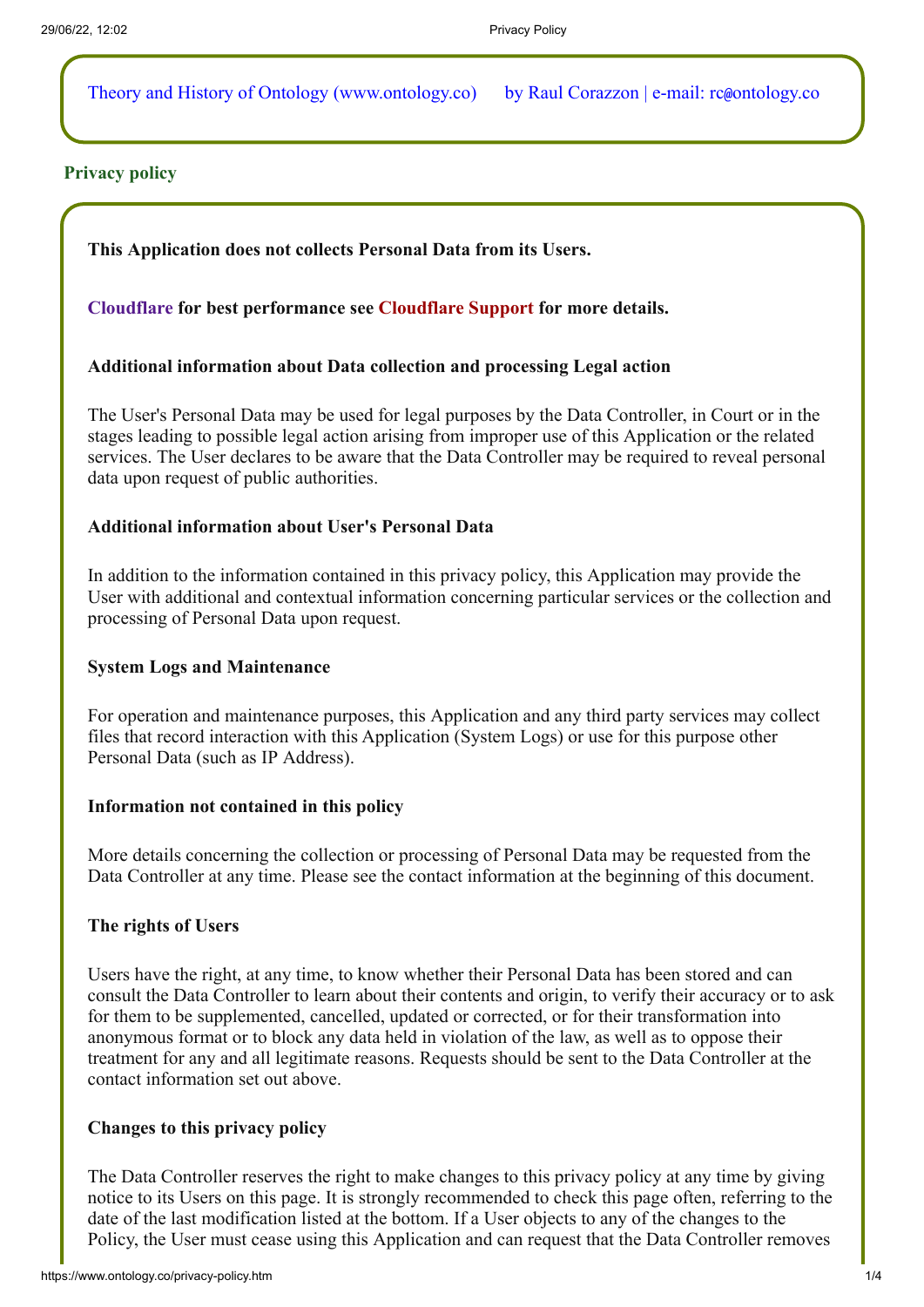the Personal Data. Unless stated otherwise, the then-current privacy policy applies to all Personal Data the Data Controller has about Users.

# **Information about this privacy policy**

The Data Controller is responsible for this privacy policy.

# **Definitions and legal references**

## **Personal Data (or Data)**

Any information regarding a natural person, a legal person, an institution or an association, which is, or can be, identified, even indirectly, by reference to any other information, including a personal identification number.

## **Usage Data**

Information collected automatically from this Application (or third party services employed in this Application), which can include: the IP addresses or domain names of the computers utilized by the Users who use this Application, the URI addresses (Uniform Resource Identifier), the time of the request, the method utilized to submit the request to the server, the size of the file received in response, the numerical code indicating the status of the server's answer (successful outcome, error, etc.), the country of origin, the features of the browser and the operating system utilized by the User, the various time details per visit (e.g., the time spent on each page within the Application) and the details about the path followed within the Application with special reference to the sequence of pages visited, and other parameters about the device operating system and/or the User's IT environment.

## **User**

The individual using this Application, which must coincide with or be authorized by the Data Subject, to whom the Personal Data refer.

## **Data Subject**

The legal or natural person to whom the Personal Data refers.

## **Data Processor (or Data Supervisor)**

The natural person, legal person, public administration or any other body, association or organization authorized by the Data Controller to process the Personal Data in compliance with this privacy policy. Data Controller (or Owner) the natural person, legal person, public administration or any other body, association or organization with the right, also jointly with another Data Controller, to make decisions regarding the purposes, and the methods of processing of Personal Data and the means used, including the security measures concerning the operation and use of this Application. The Data Controller, unless otherwise specified, is the Owner of this Application.

# **This Application**

The hardware or software tool by which the Personal Data of the User is collected.

# **Cookie**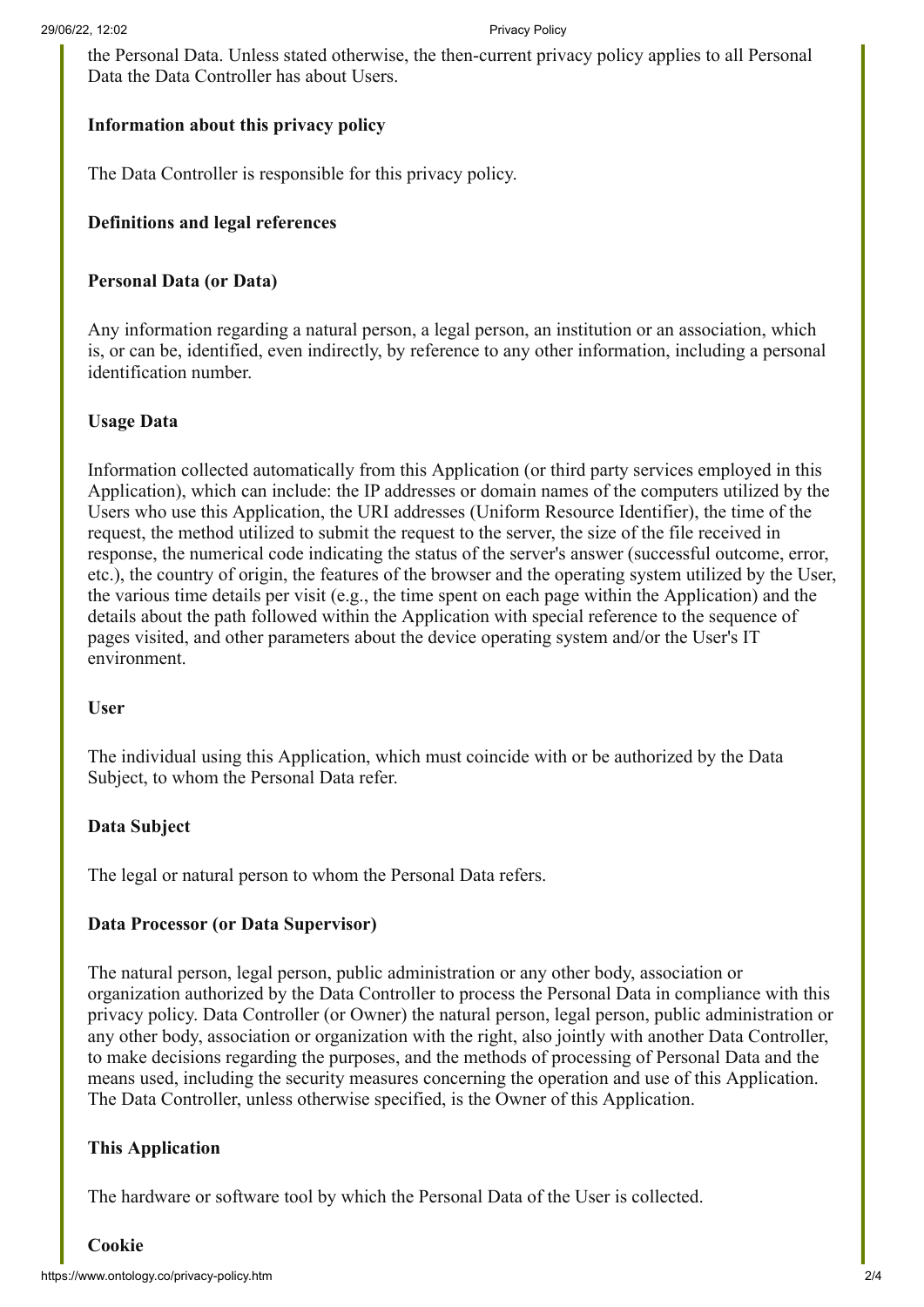Small piece of data stored in the User's device.

#### **Summary**

These are the cookies used by this website June 7, 2015 (date in brackets to expire):

\_cfduid CloudFlare cookie (6/6/2016)

About Cloudflare:

"The cfduid cookie is used to override any security restrictions based on the IP address the visitor is coming from. For example, if the visitor is in a coffee shop where there are a bunch of infected machines, but the visitor's machine is known trusted, then the cookie can override the security setting. It does not correspond to any userid in the web application, nor does the cookie store any personally identifiable information." Note: This cookie is strictly necessary for site security operations and can't be turned off." From [Cloudflare Support](https://support.cloudflare.com/hc/en-us/articles/200170156-What-does-the-CloudFlare-cfduid-cookie-do-).

Third-party domains:

None.

#### **Data Controller and Owner**

Raul Corazzon Via Panfilo Castaldi, 18 20124 Milano

e-mail: rc@ontology.co